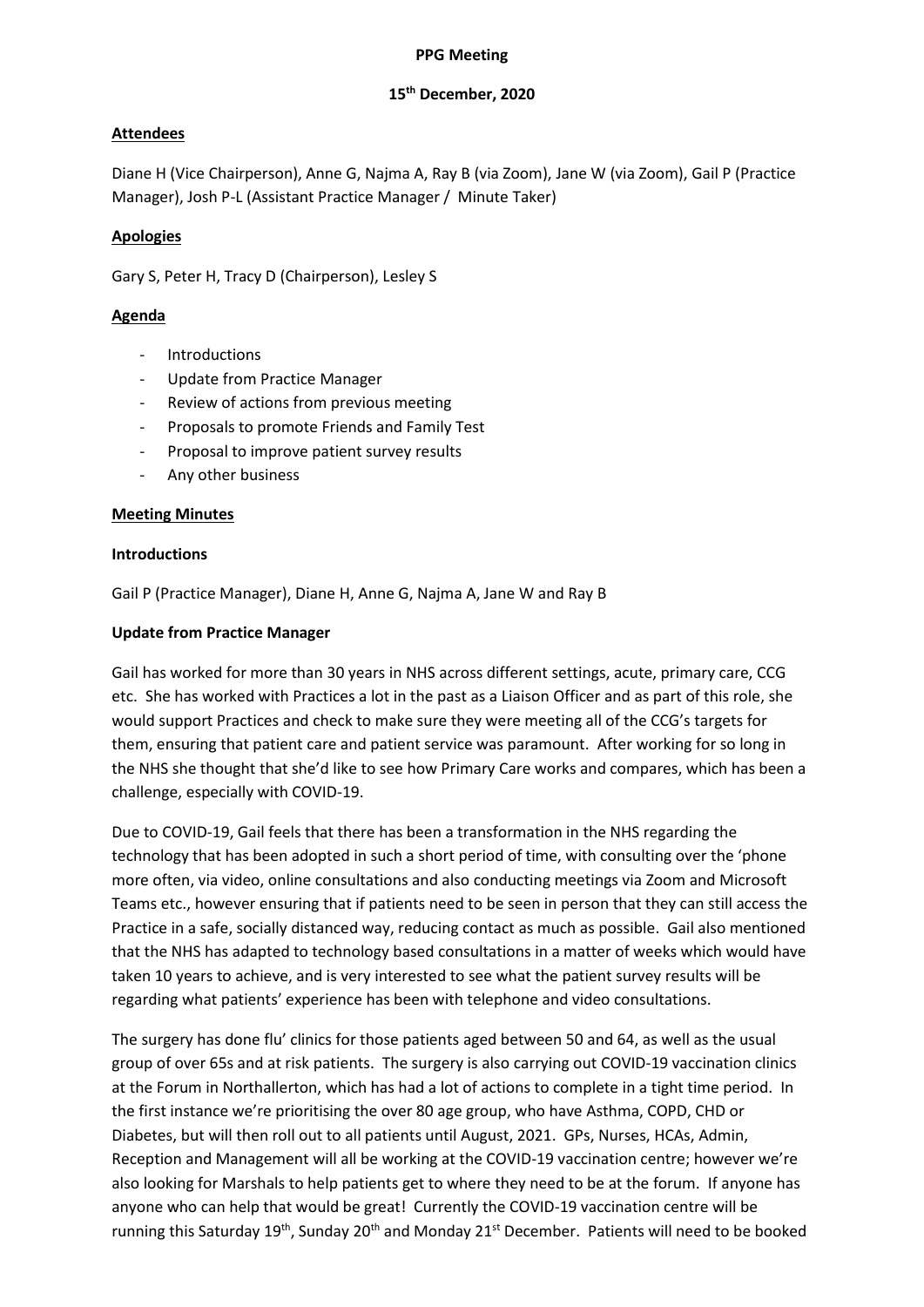in for 2 vaccinations, with the second being 3 weeks after the first, however there is still lots to setup and prepare in the meantime. We're currently looking to get 300 vaccines done per day, with a future aim to possibly vaccinate 1000 patients per day.

Jane W - Are patients being invited? Gail P updated that we have started inviting patients today, 15th December, 2020.

Diane H – Will there be an induction for volunteers? Gail P – this will likely be carried out when attending the site, however the main roles will be directing patients to car parking spots, then in to the forum, passing them on to the reception team. Patients will need to wait 15 minutes before they can leave the site to look out for anaphylactic shock.

# **Surgery Update**

Everyone is working very hard, doing overtime and trying to keep up to date with all the latest guidance and services, also ensuring that patients receive the best service and care practicable.

The surgery is advertising for a Phlebotomist / HCA to provide more blood, blood pressure and NHS Health Check appointments for patients.

Donna Bowen, Specialist Frailty Nurse will be starting in January, 2021 seeing community based patients in their homes and also Nursing Home patients.

# **Previous Meeting Minutes**

It was agreed that these were an accurate account of the previous meeting on 15<sup>th</sup> September, 2020.

Actions - all actions have been done except contacting the College to see if any students want to join the PPG. The surgery will pick this up to contact the College.

Friends and Family Test promotion ideas - The tablet isn't currently in use due to COVID-19, but we're looking to start using it again and get reception to promote it. Josh to contact the tablet supplier to get this setup. The numbers for the FFT have never been very high, at the moment they're nil, due to COVID-19 and not using the tablet, prior to COVID-19, we were only getting a few per month. The test is also available on the Practice Website for patients to fill in, however it's got lost in the huge amount of other information we're expected to make available.

Anne G also suggested sending a text to patients after their appointment to complete this test online? This is a good idea and the surgery will look to carry this out for patients who have had an appointment.

Jane W suggested that we could have a slip at the reception desk with the link to the survey if patients have access to a computer, if not we could hand out a form or ask them to use the tablet to get feedback on their experience.

Diane H mentioned that the name 'Friends and Family Test' is confusing for patients as it doesn't clearly explain what it is, could we look to change it to 'Patient Satisfaction' or 'Patient Experience' survey? Gail said that we were discussing this and agreed that it was confusing. Should we look to redesign and rebrand it? Some questions are ambiguous and not clear. If we need to keep the name Friends and Family Test, could we put this in brackets next to the new proposed name?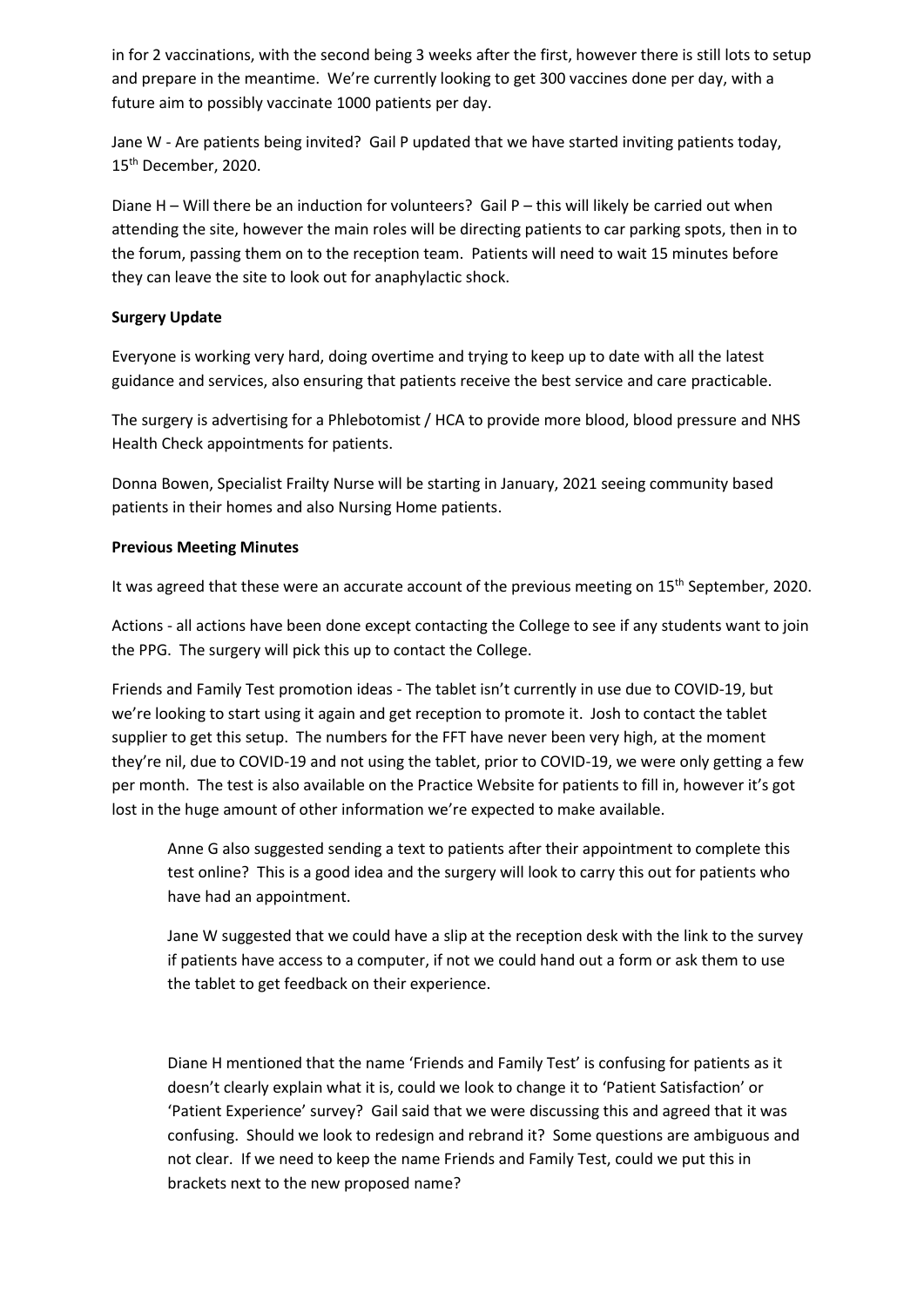#### **Patient Survey Results 2018**

Gary S had sent information in, especially regarding confidentiality in reception. The surgery has since, in a direct precaution for COVID-19 has extended the Perspex screening, which will hopefully help increase confidentiality. The surgery has now got music playing during the day, which helps with confidentiality in reception as well as in the corridors outside clinicians' rooms. Music has received positive feedback from both staff and patients, helping create a more relaxing environment, but also primarily helping with confidentiality.

With the above amendments already made, we would like to see if we can increase the number of receptionists who pick up the 'phone, by getting the receptionist on the front desk, when there are no patients waiting to be dealt with, to pick up the 'phone and answer calls quicker. This will need to be tested to see if breaches in confidentiality would be an issue.

ACD agents for reception – this would involve receptionists logging in to a 'phone when they start work, this will mean that only that 'phone where a receptionist has logged on will ring, with not having all the 'phones ringing at the same time. The hope is that this will reduce stress for the receptionist, as well as allow them to spend more time with the patient if appropriate, rather than thinking, "I need to move on to the next call as the 'phones are ringing". This new system will allow for call queuing and allow for a "wrap-up time" where the receptionist can complete their task before the next call comes through to be picked up.

Online Consultations – due to COVID-19, these are being promoted and we are doing video calls where we can. Online consultations are triaged by the GP and can possibly be dealt with prior to a patient being contacted / seen. This service is used a lot and helps reduce pressure on appointments for people who need to speak to a clinician, which is great news!

Lesley S – **Online appointments** – we currently have a few available online, however we are looking to make more appointments available through the online system, which can also be booked further in the future for patients' convenience.

Anne – has found it difficult to get an appointment with a clinician of her choice, however not so much to book in for another clinician

Car parking was raised in the previous patient survey – not currently an issue due to COVID-19. Anne G mentioned that there used to be an issue with the rambling club using to park at the car park and then going for a walk. The surgery to contact the landlord to look at putting up a sign to remind people that the carpark is for attending the surgery, CO-OP and well pharmacy.

# **Any Other Business**

Anne G – **Interview Room** - what is the Interview room used for? It's not currently in used, however it has been used for confidential discussions. The Partners have considered putting a BP machine, height measure and scales in there for patients to take their measurements, and can then hand in to the receptionist to add to their record, this also means we can use it for confidential discussions. We are also looking to make some changes in the back of reception, possibly screen with glass between the reception and front reception, which would help confidentiality further.

Leaflets and posters need removing, as patients who attend who don't do well in busy settings, may find that all the information and leaflets also exacerbate their condition. Doing this should help keep the room calm, both visually and audibly.

Jane W – **Waiting Room Information** - it had been discussed in the past about the volume of information in the waiting area and how do we display it so that important items don't get lost in all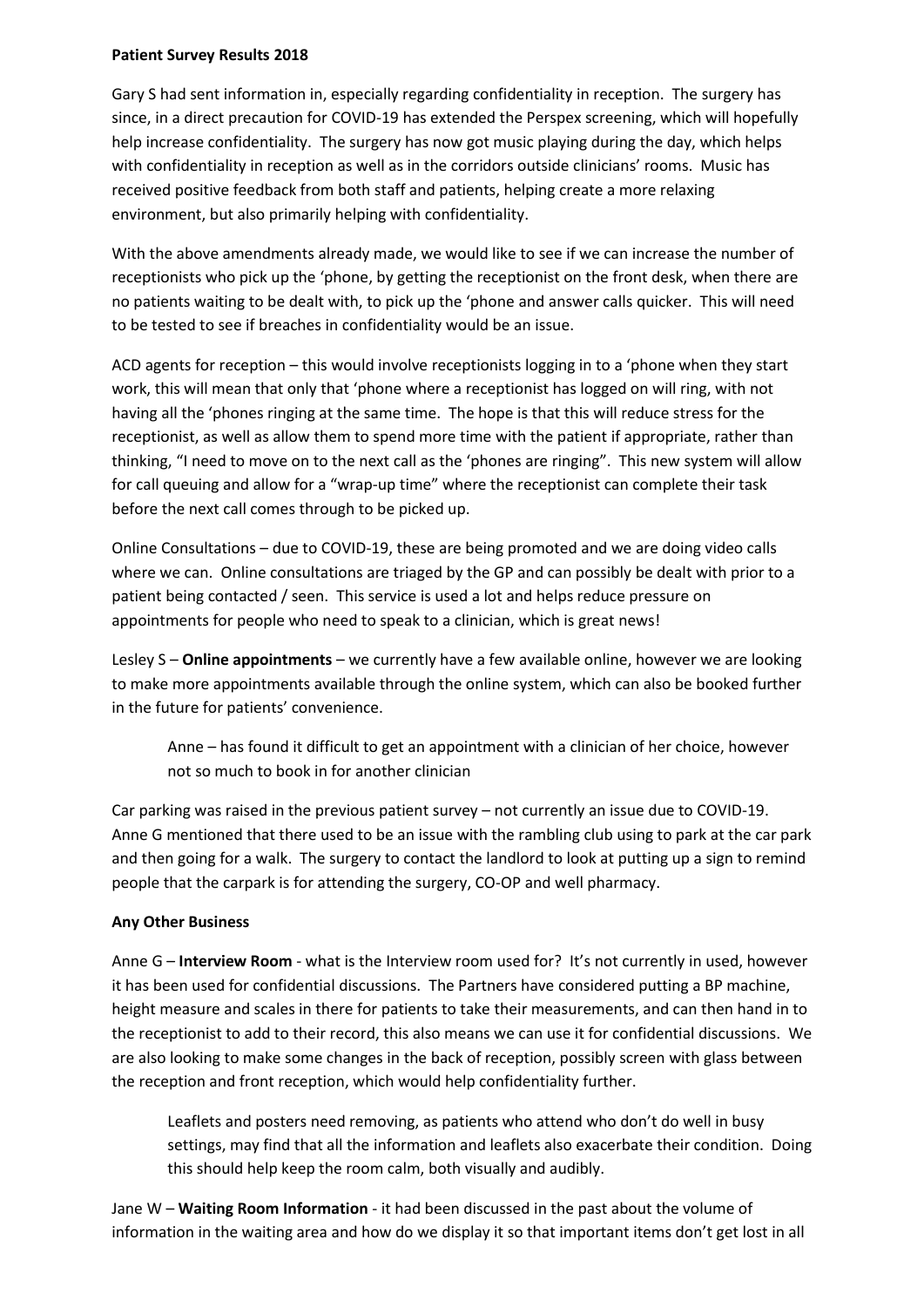the information? This is something that with COVID-19 is ever more important that we only keep the bare minimum, but essential information displayed. Gail and Josh to review the waiting room information.

Lesley S - **Telephone messages are confusing** - How do we simplify these messages so that patients get the information, but that the patients can get through to the surgery quicker? There is quite a lot of COVID-19 information, however this shouldn't be forever. Gail and Josh to have a look at the information on the telephone system and see if we can reduce the length of the message prior to getting through to the options, e.g. 1 for appointments, 2 for dispensary etc. and possibly have more messages available when patients are on hold?

Anne G – **Telecom Issues** - Has had some difficulties with receiving a call for an appointment, have the 'phone lines been problematic for the surgery? Unfortunately the surgery has had a number of issues with the 'phones recently. Josh to raise with telecoms next time it happens as it has happened a few times, however they have informed us in the past that it's an issue at their data centre or a national issue through British Telecom.

Najma A - **Translation services** – the Arabic translation has not been very good when speaking to the patient over the 'phone. Has found that they're able to understand the clinician more than the translator.

**Green Impact for Health** – we are looking at solar panels, LED lights etc. in order to make the Practice "greener"

**Patient Survey** – this was carried out by the medical student after the Partners requested it be carried out. The results have highlighted that:

- More appointments need to be made available to book online, and to increase the range of services that can be booked online as well.
- To look at more telephone lines, as well as telephone queuing.
- Possibly increase staff in reception? Due to cost of this we're looking to make more reception staff already in post available on the 'phone.
- She is looking to do this again in mid-January to see if things have improved after items have been put in place.
- Diane H Surgery needs to feed back to patients via Facebook and promote survey in mid-January. By keeping them informed, patients should feel encouraged to complete surveys in future.

**Training** - Looking at how we train our staff, e.g. flexibility across departments to ensure cover and knowledge is shared to help with self-isolation or absence. Staff are also working from home when they're still fit to work in order to help reduce pressure on the rest of the team and to help provide the high standards of care and service to our patients. We have 8 reception staff, plus 2 that work across departments. 3 of which are full-time and the rest are part time to help with cover and flexibility.

Diane H – **New Patient registration** – the surgery could put together a checklist of things that they could go through with the patient, e.g. where they're shown how to make an online appointment, where to find information e.g. website, Facebook, etc. The surgery could possibly put together some videos on how patients can register for online services etc. This is something for the practice to look at in future.

Najma A – **Consultation Feedback** - GP to explain which medication is which when prescribing, especially where antibiotics are being taken for people who don't speak English very well. Surgery to